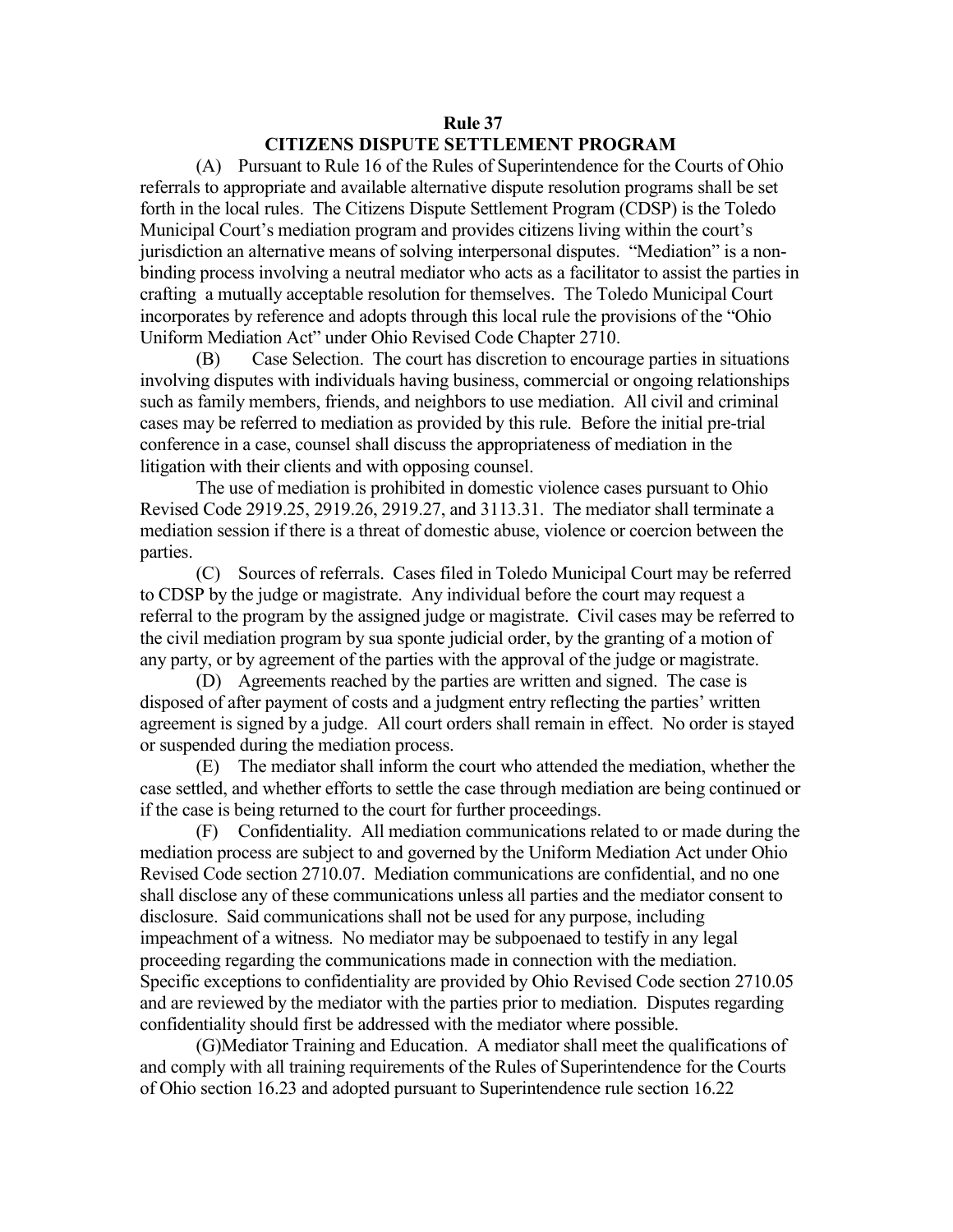governing mediators and mediation.

(H) Referral to Resources. The court may maintain resources for legal or other support services available in the community. The mediator is authorized to provide such resource information; however, such distribution shall not be construed as a recommendation of or referral to such resource. The recipient of that information is charged with the duty to evaluate those resources independently. A mediator shall not provide legal advice.

(I) Attendance. All participation in mediation is voluntary except in certain civil cases. Civil referrals made per Toledo Municipal Housing Court Rule 6 require mandatory participation. The parties may allow, if they wish, their attorneys or other individuals they designate to accompany them and participate in the mediation.

(J) Administrative Dismissal of Criminal Cases. If the parties fail to dismiss a settled case within the latter of sixty (60) days or the time noted in the entry that gave the court notice of the settlement, then the court may dismiss the case administratively. Court costs may be waived at the discretion of the court.

(K) Small claims court cases can also use CDSP's services (Alternative Dispute Resolution Program). Cases are mediated after the filing fee is paid and the case has been placed on the small claims court docket.

(L) Civil Mediation Procedures.

(1) Referrals.

(a) Cases referred to mediation by the court shall be scheduled for mediation within thirty (30) days of referral. If necessary discovery is not completed, a case may be continued to a future mediation date with a judge's approval.

(b) If a party or attorney objects to the referral of his or her case to mediation, that person shall proffer a written objection for consideration of the assigned judge.

(c) A referral to mediation shall be reversed only under compelling circumstances.

(2) Participation.

(a) Parties and/or parties' representatives with authority to settle a claim, and parties' counsel shall attend the mediation.

(b) If counsel or any necessary party fails to attend or attends and does not meaningfully participate in the process, the court may order sanctions including, but not limited to, attorney fees, other costs, contempt, dismissal, or default judgment.

(c) The court mediator shall promptly notify parties and counsel of a case referral. After coordinating and establishing a mediation date, notification shall be mailed that includes the date and time of mediation as well as a description of the mediation process.

(3) Resolution.

(a) If an agreement is reached through the mediation process, a corresponding settlement/dismissal judgment entry shall be submitted by CDSP or parties' counsel within thirty (30) days for court approval.

(b) CDSP shall provide a status sheet to each courtroom to ensure that the journal entry is submitted timely to the court.